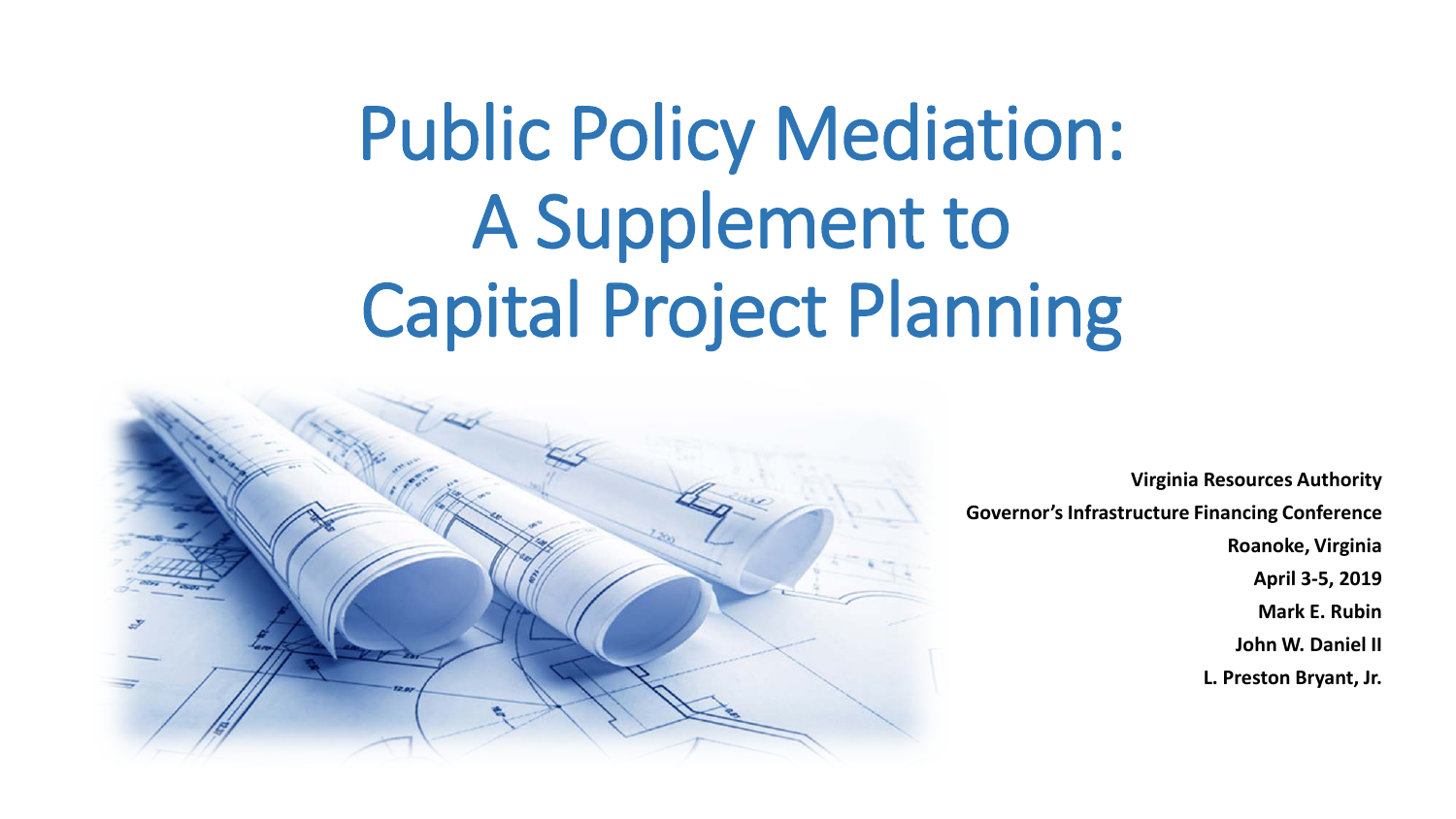#### Who we are ...

• **Mark Rubin**

Virginia Center for Consensus Building Virginia Commonwealth University

#### • **John Daniel**

Virginia Alcoholic Beverage Control Authority

• **Preston Bryant**

McGuireWoods Consulting







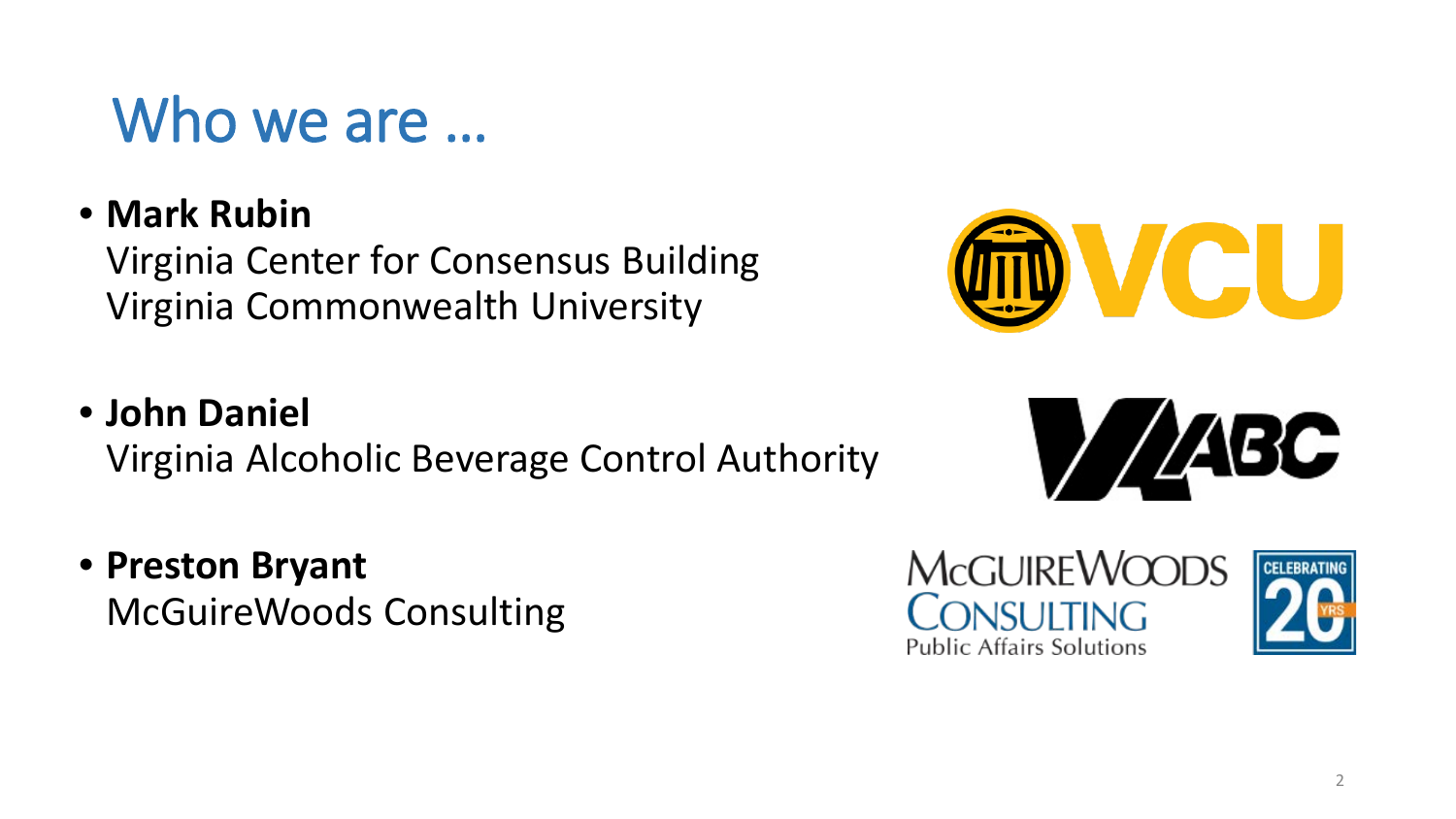#### What we'll cover today …

- A bit of history on public policy mediation in Virginia
- Applicable Virginia statutes regarding public policy mediation
- Virginia Resources Authority's interest in project facilitation
- Who in State government uses mediators … and why
- Case studies
- The next frontier for capital infrastructure mediation / facilitation
- Q&A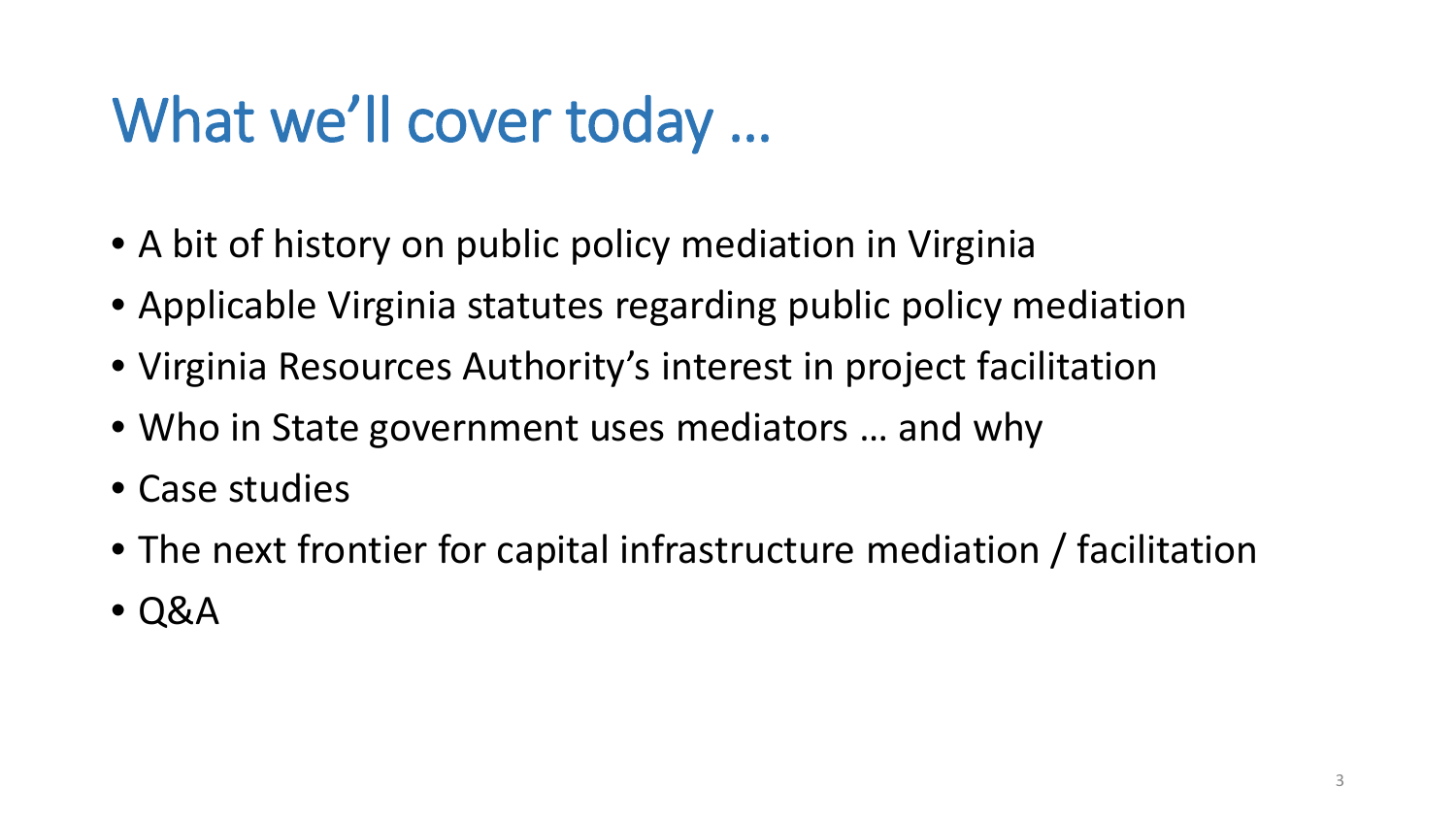#### A Brief History of Mediation in Virginia

- Governors, Attorneys General, and the General Assembly didn't always readily embrace public policy mediation
	- The use of public policy mediators grew as legislators and others saw the successful use of ADR grow in Virginia courts
- 1987-89 ADR recommended by the Commission on the Future of Virginia's Judicial System
	- Recommended "community-based practitioners" and the establishment of the Office of Alternative Dispute Resolution Services
- Early 2000s Additional refinements to the ADR statute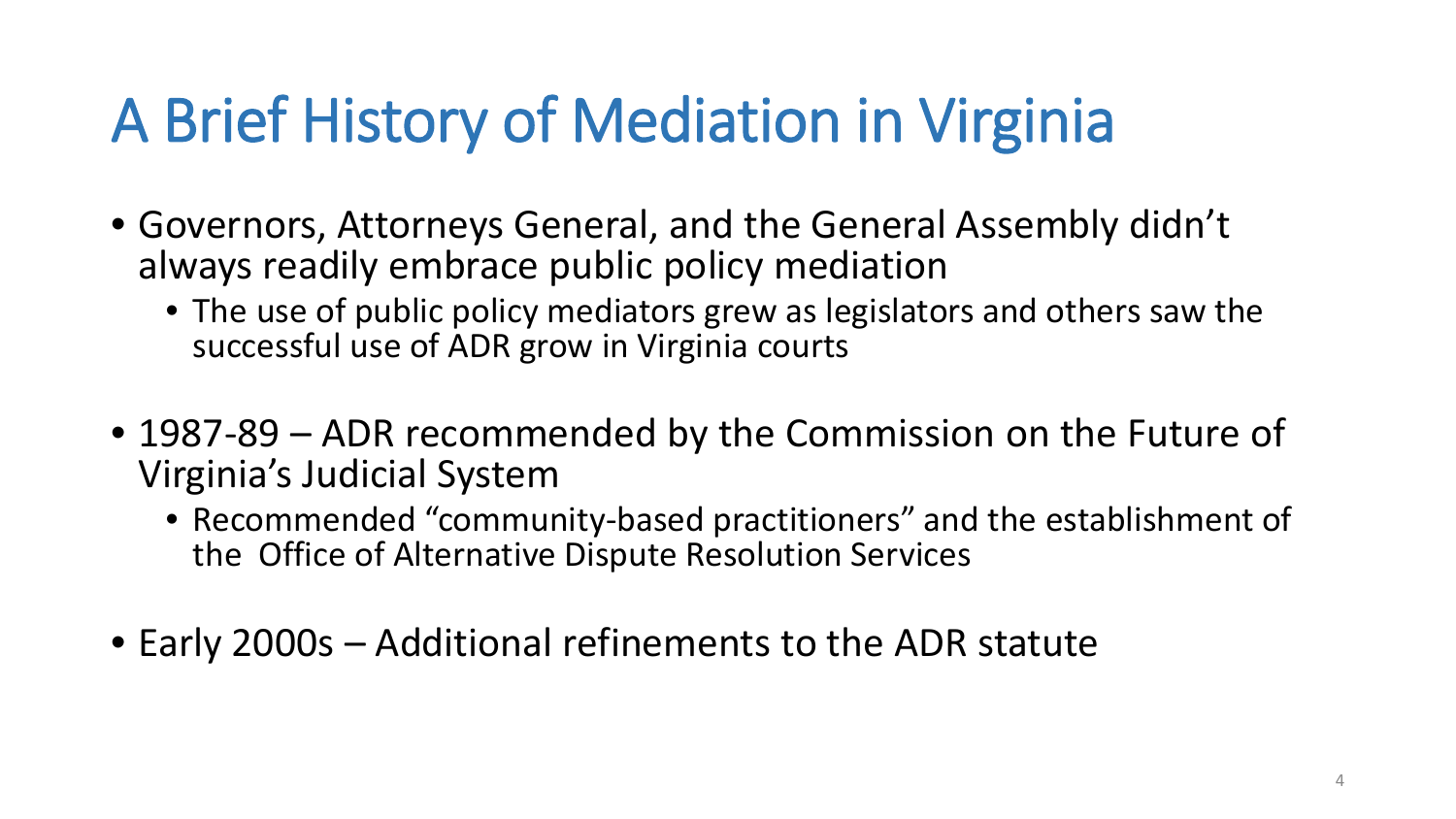### Demonstrated Success of Judicial Mediation Led to Acceptance of Public Policy Mediation

- As the Supreme Court increasingly reaffirmed ADR and as the General Assembly increasingly got more comfortable with ADR – the Governor's office and especially the Legislature saw ADR more and more as a useful tool in resolving complex public policy matters.
- Local governments now use public policy mediation or facilitation, too.
	- Strategic planning
	- Avoid litigation
	- Achieve consensus on complex policies and projects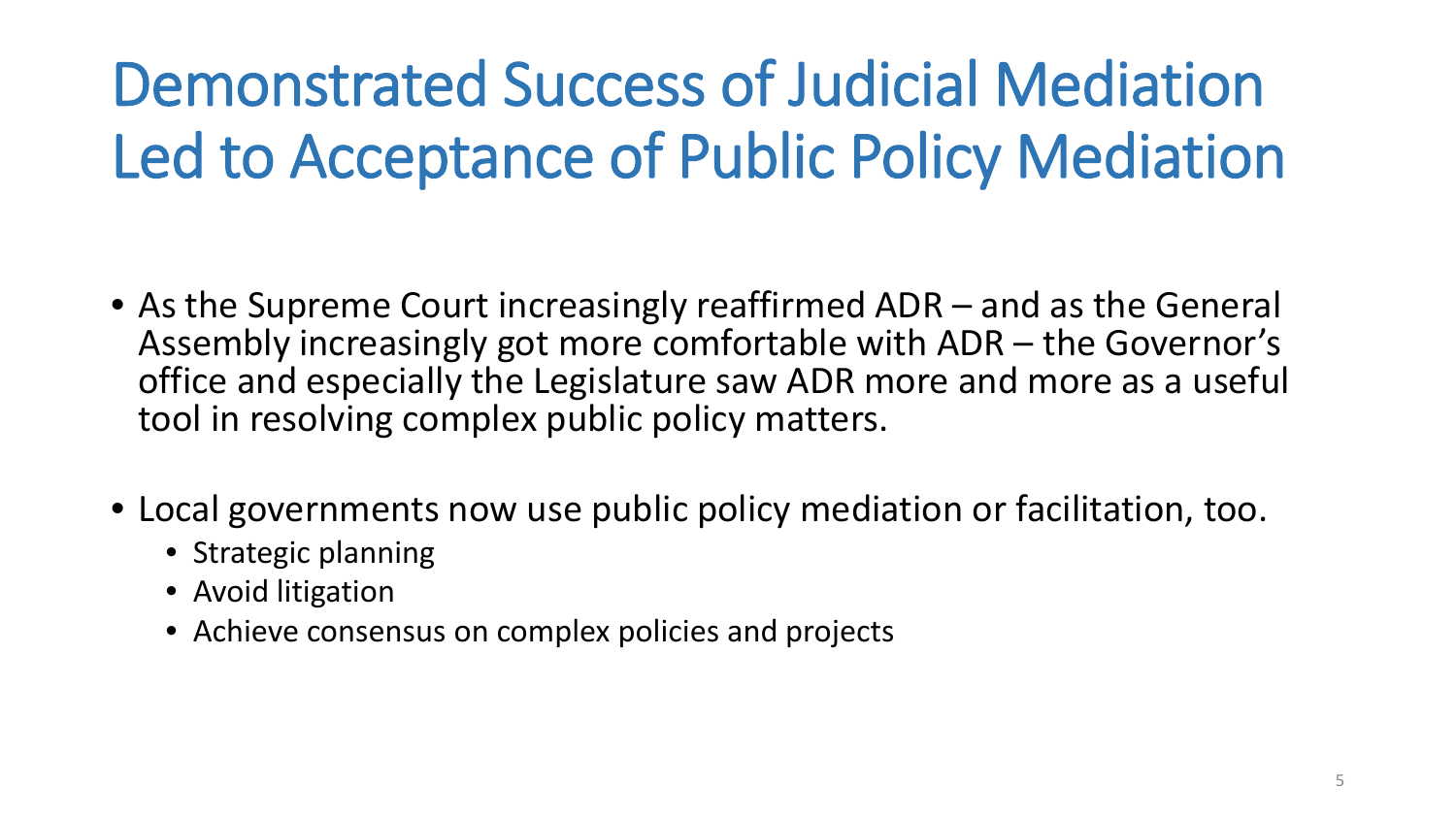#### Growth in Public Policy Mediation

- In due course beginning in the early 2000s mediation became a proven and increasingly relied upon supplemental process to gain broad, consensus-based agreement to complex public policy issues.
- Today, public policy mediation is fully accepted and is routinely used.
- Mediation (or "facilitation") is used in matters of state and local government infrastructure projects and policy – including to advance party consensus and project development.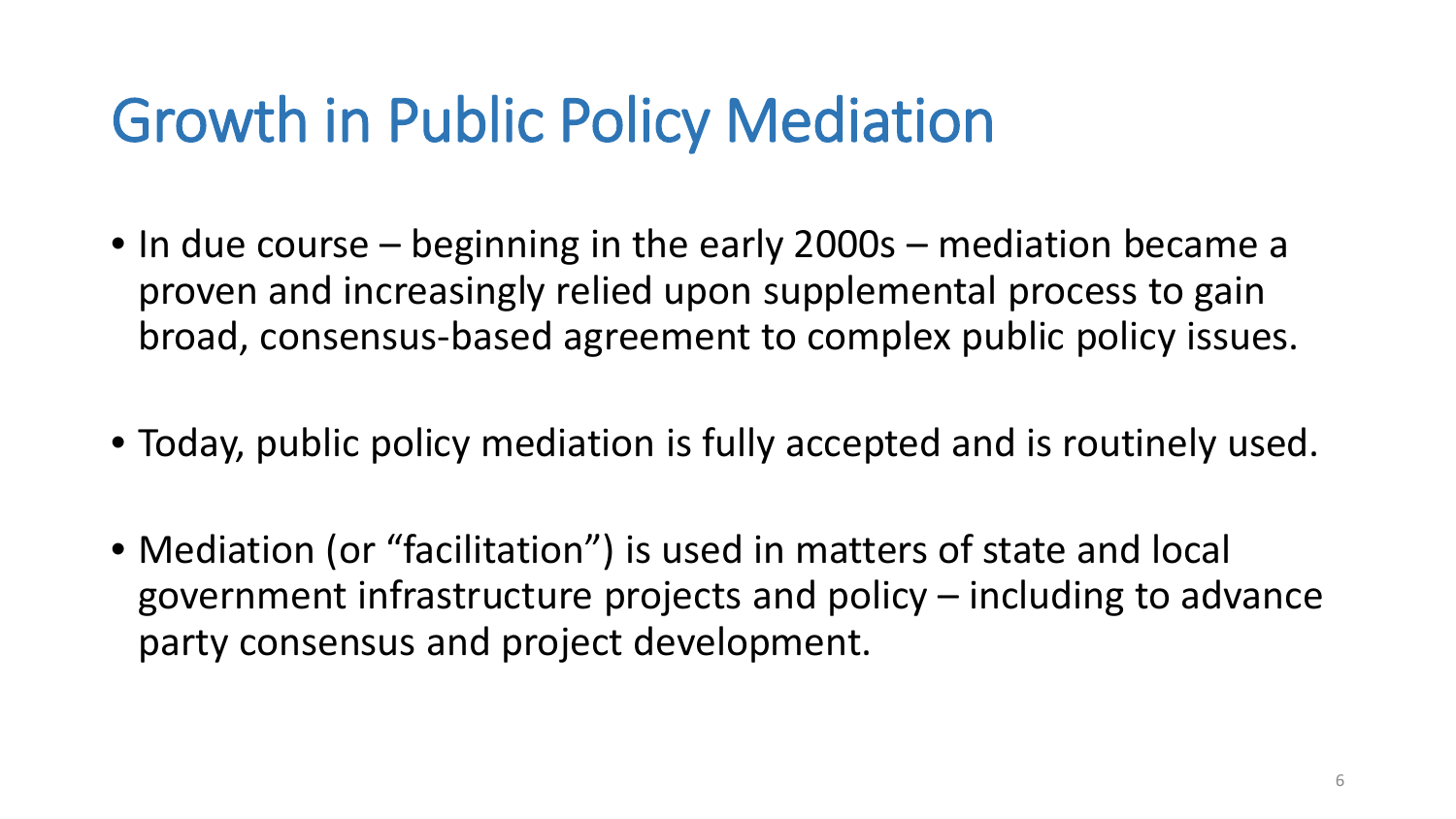#### Applicable Virginia Statutes

- Virginia Administrative Dispute Resolution Act
	- Virginia Code § 2.2-4115 et seq.
	- Passed by General Assembly in 2002; modeled on Federal law
	- Any public body may use dispute resolution proceedings to narrow or resolve any issue
	- Agreements are nonbinding unless the public body affirms the agreement
	- FOIA: Documents and communications are exempt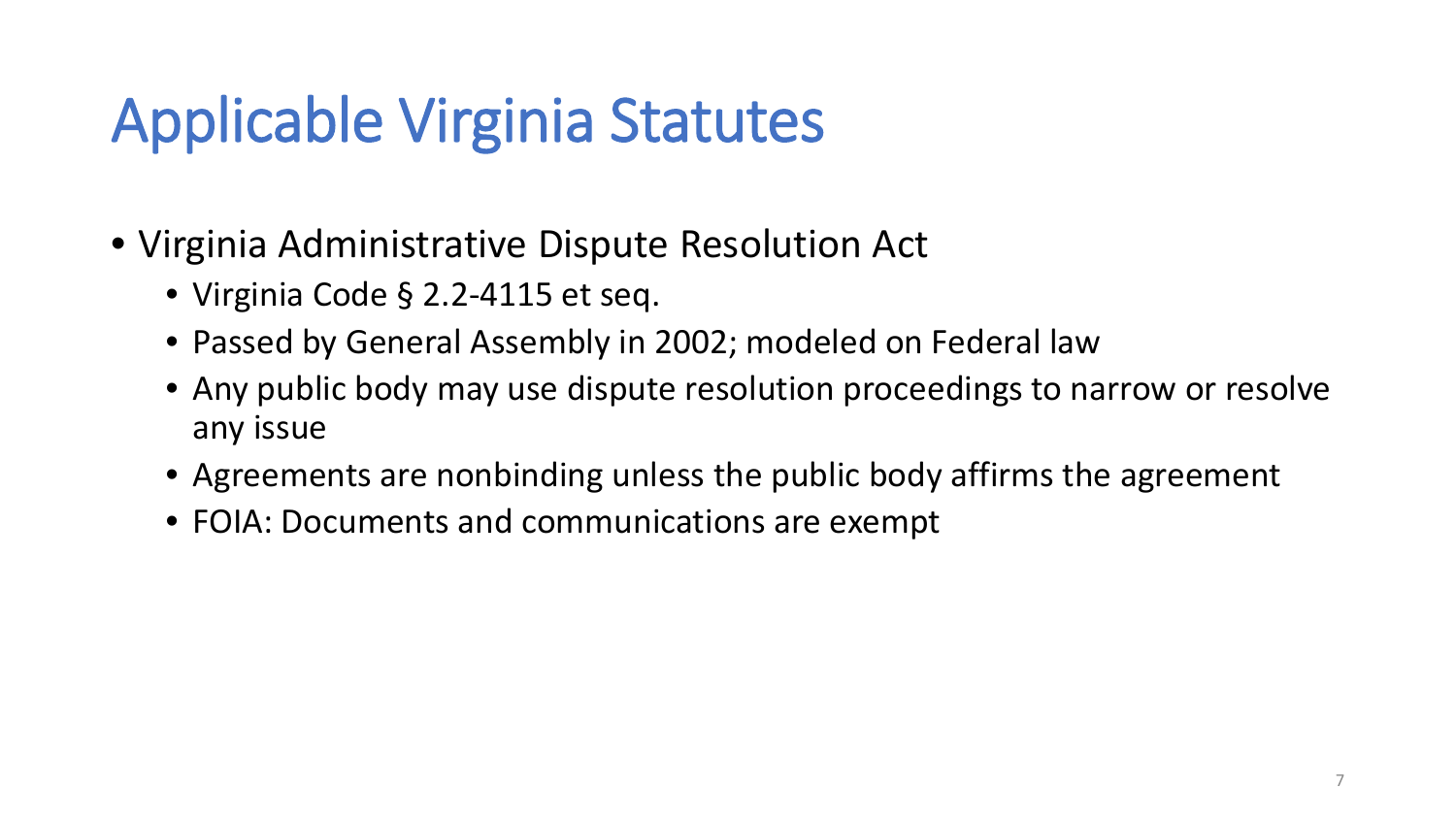#### Virginia Resources Authority – Interest in Project Approval Facilitation

• VRA's mission

"… to encourage the investment of both public and private funds and to make loans, grants, and credit enhancements available to local governments to finance …" numerous kinds of infrastructure projects

- Successful project financing and investment requires
	- party agreement, not dispute
	- confidence, not questions
	- certainty, not speculation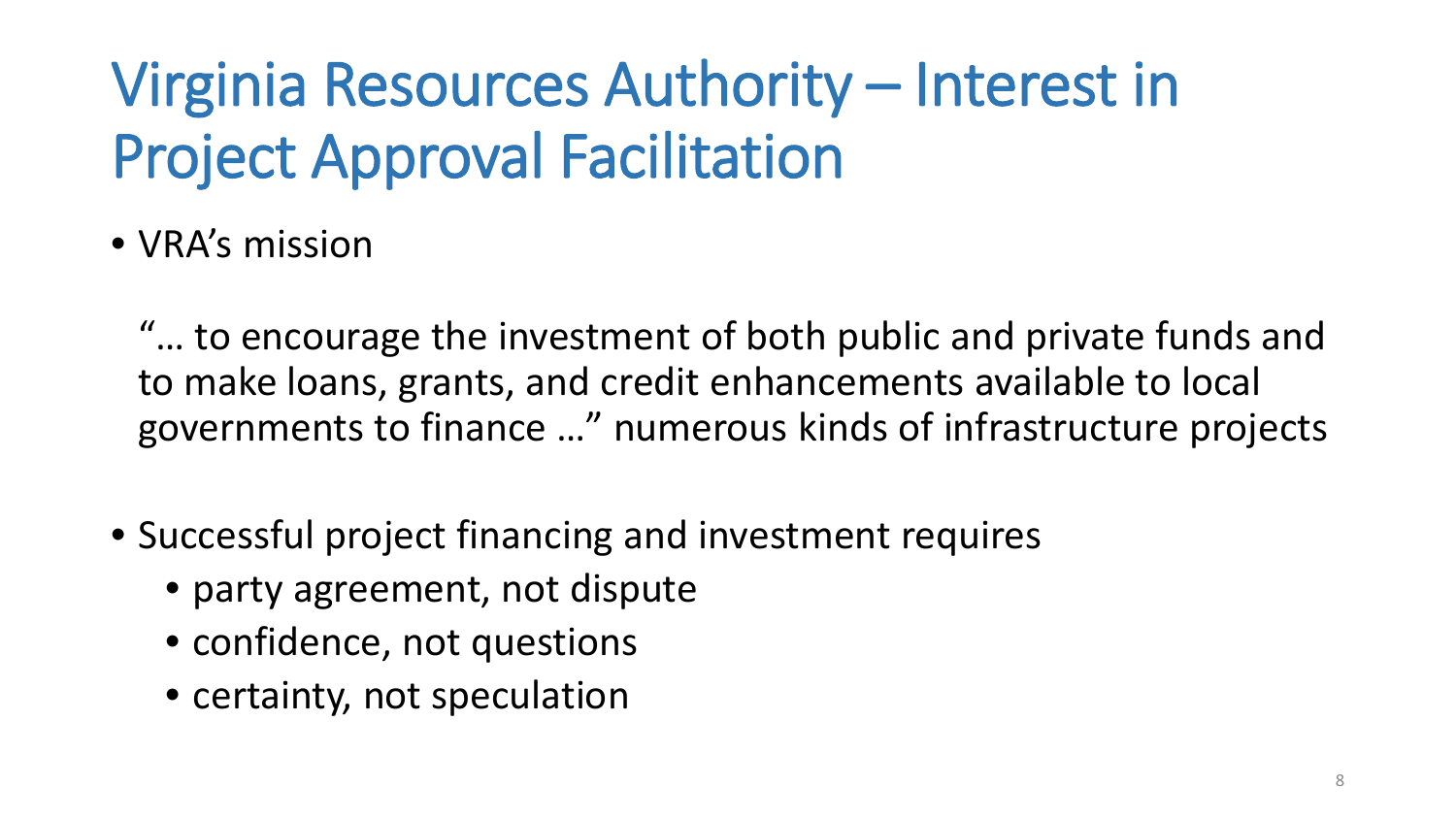### Virginia Resources Authority – Infrastructure Finance Areas

- Water, Wastewater
- Local Government Buildings
- Public Safety
- Transportation
- Energy
- Parks & Recreations
- Solid Waste
- Airports
- Brownfields
- Federal Facility Development
- Flood Prevention, Dam Safety
- Land Conservation, Preservation
- Broadband
- Site Acquisition, Development
- Administrative and Operations Systems
- Defective Drywall Correction, Restoration
- Oyster Restoration
- Dredging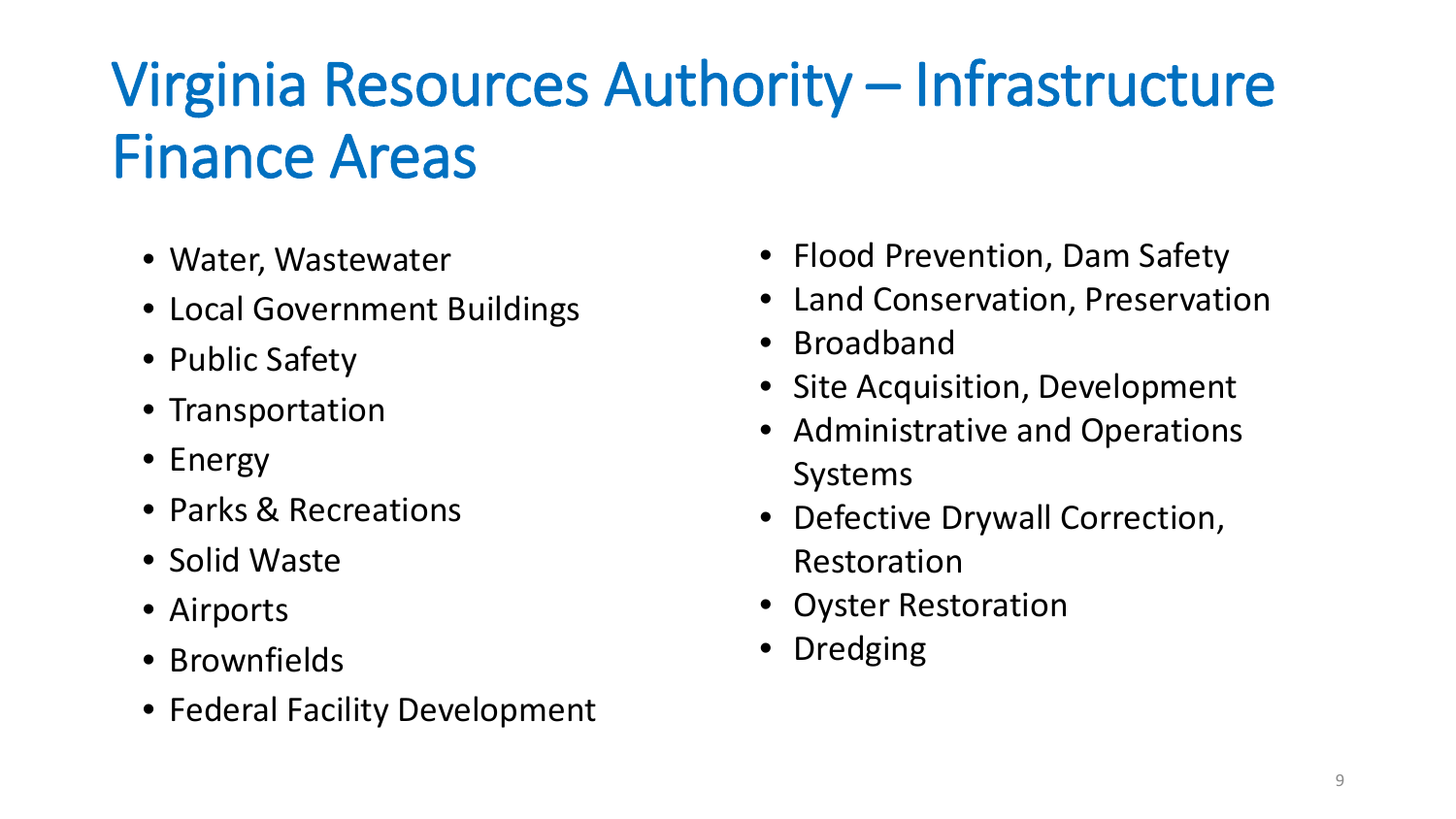#### Who in government calls on mediators?

- Governor's Office
- General Assembly
- Attorney General
- Executive Branch Agencies
- Local Governments

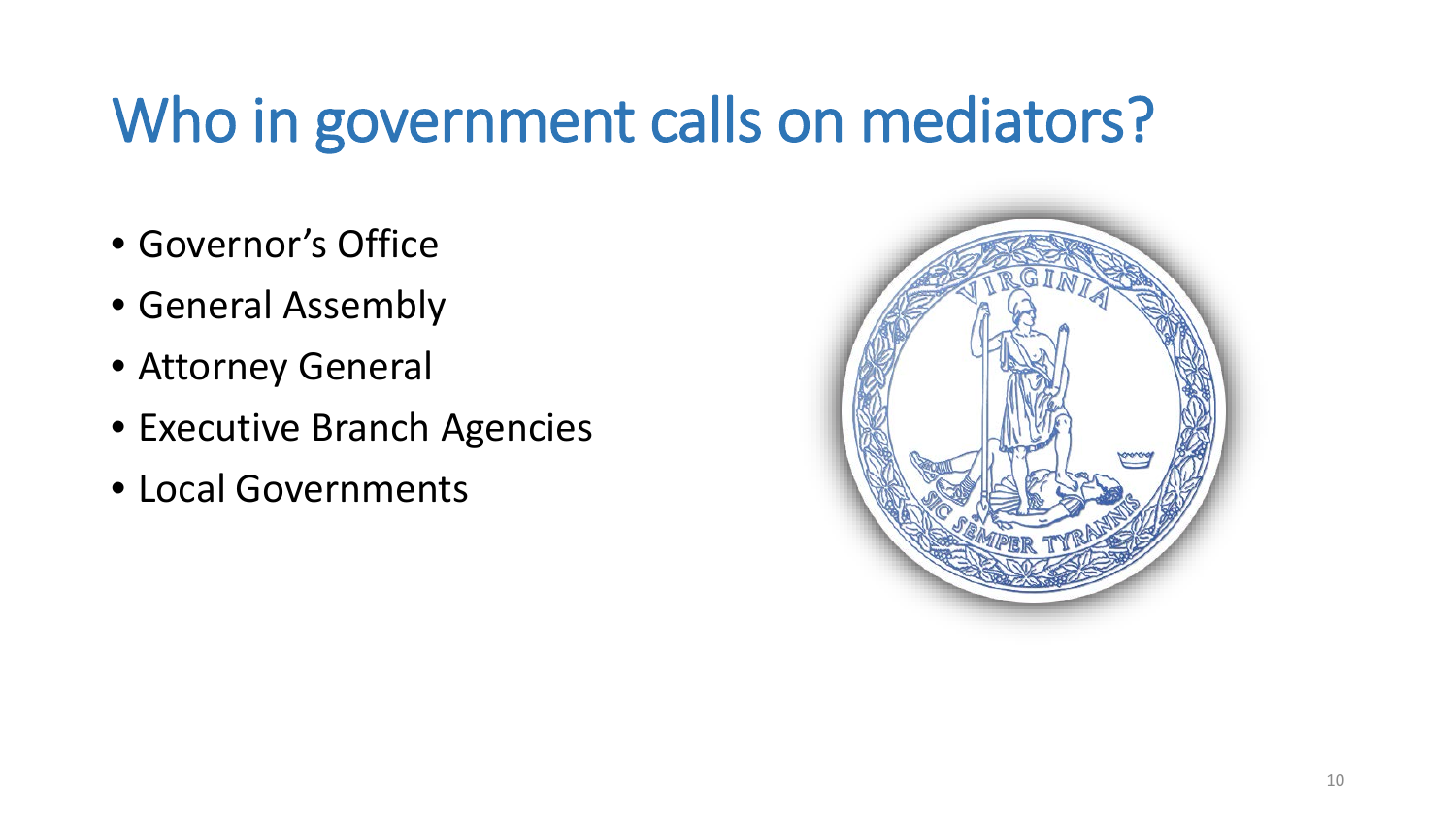## Why might mediation be used to supplement the capital infrastructure planning process?

- Projects can be very complex, with multiple parties and a hyper-engaged public
- General lack of expertise in specific project elements
- Local government resources limited and stressed (staff, funding, etc.)
- Can allocate more time for a more deliberative process, focused on resolving project issues, party responsibilities, ultimate desired outcomes
- Can tap into stakeholders' and others' expertise
- If consensus is achieved, then stakeholders are vested and become advocates for seeing solution implemented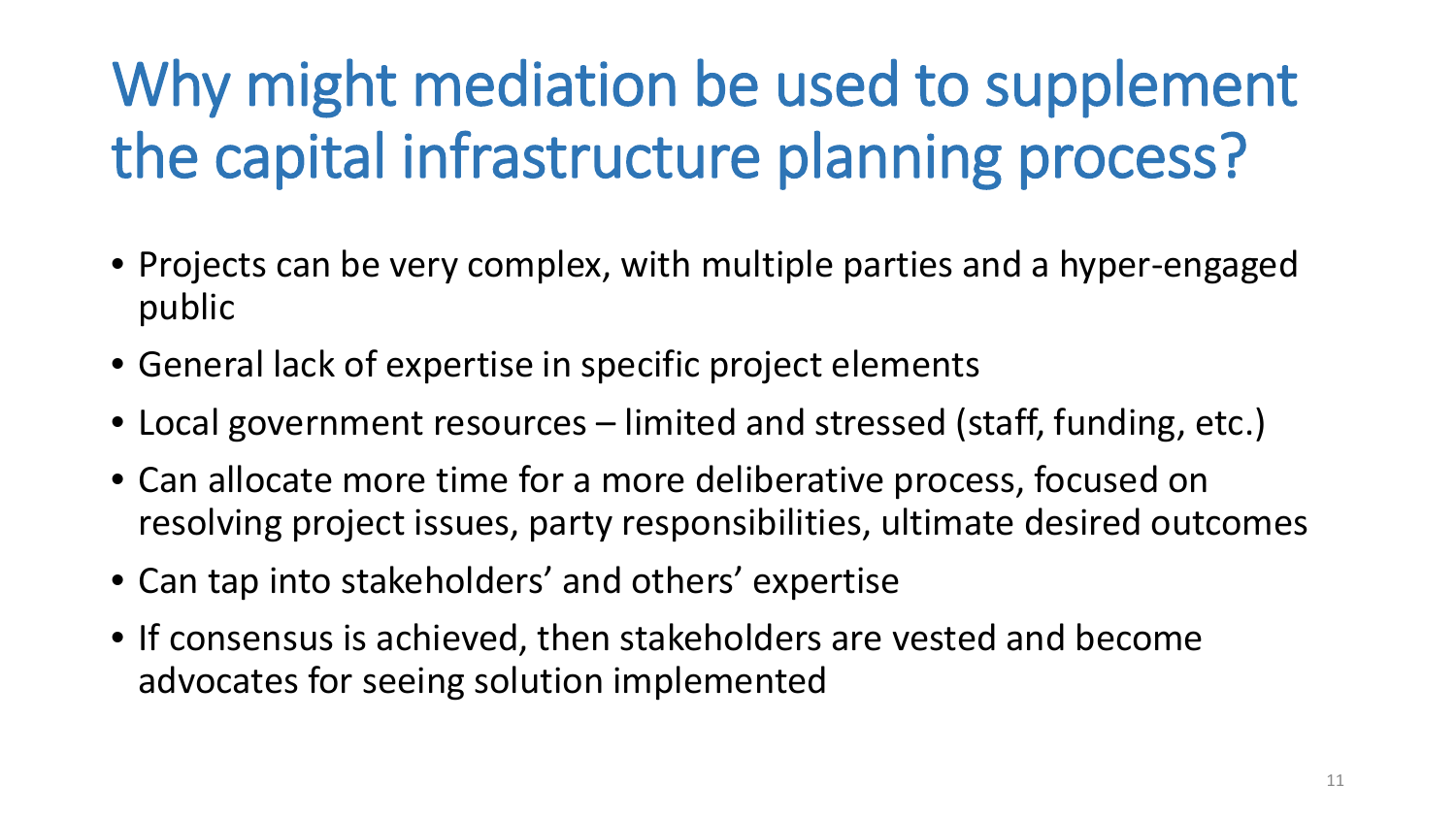#### Elements of public policy / infrastructure facilitation

- Public involvement (at some point)
	- Confidential vs. Open to the Public
- Ultimate decision makers are not at the table
- Define consensus / dissent
- Ground rules
- Collaboration v. Compromise
- Separating interests from positions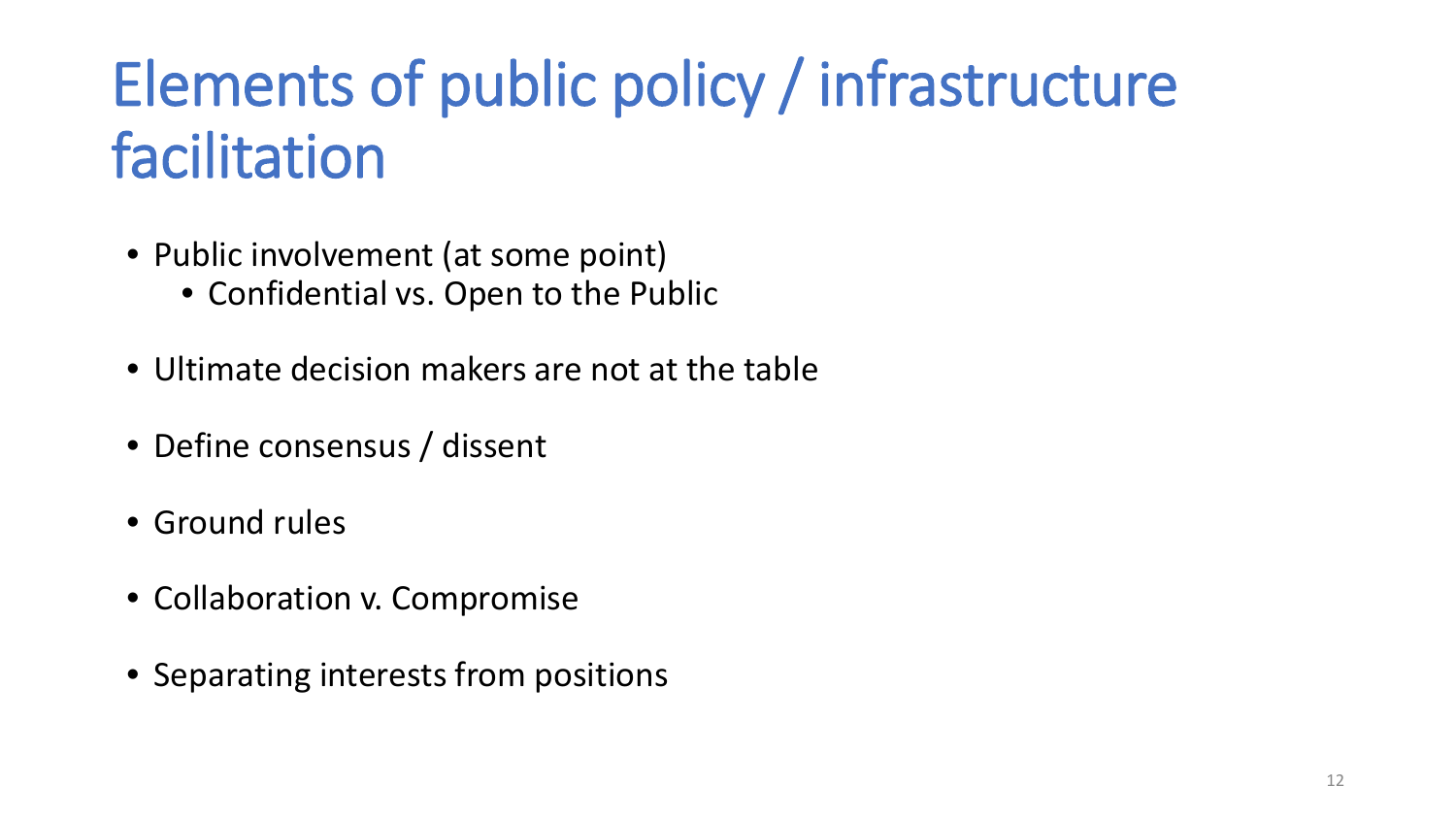### Case Studies – Mediation / Facilitation as a Supplemental to the Capital Planning Process

- Water Supply Planning (2002) Regulation
	- Issue: Several-year drought; had to determine where Virginia's water is and how to collaboratively plan for supply distribution
	- Stakeholders: Local governments, state environmental agencies
	- Resolution: Regulation; process developed for water supply planning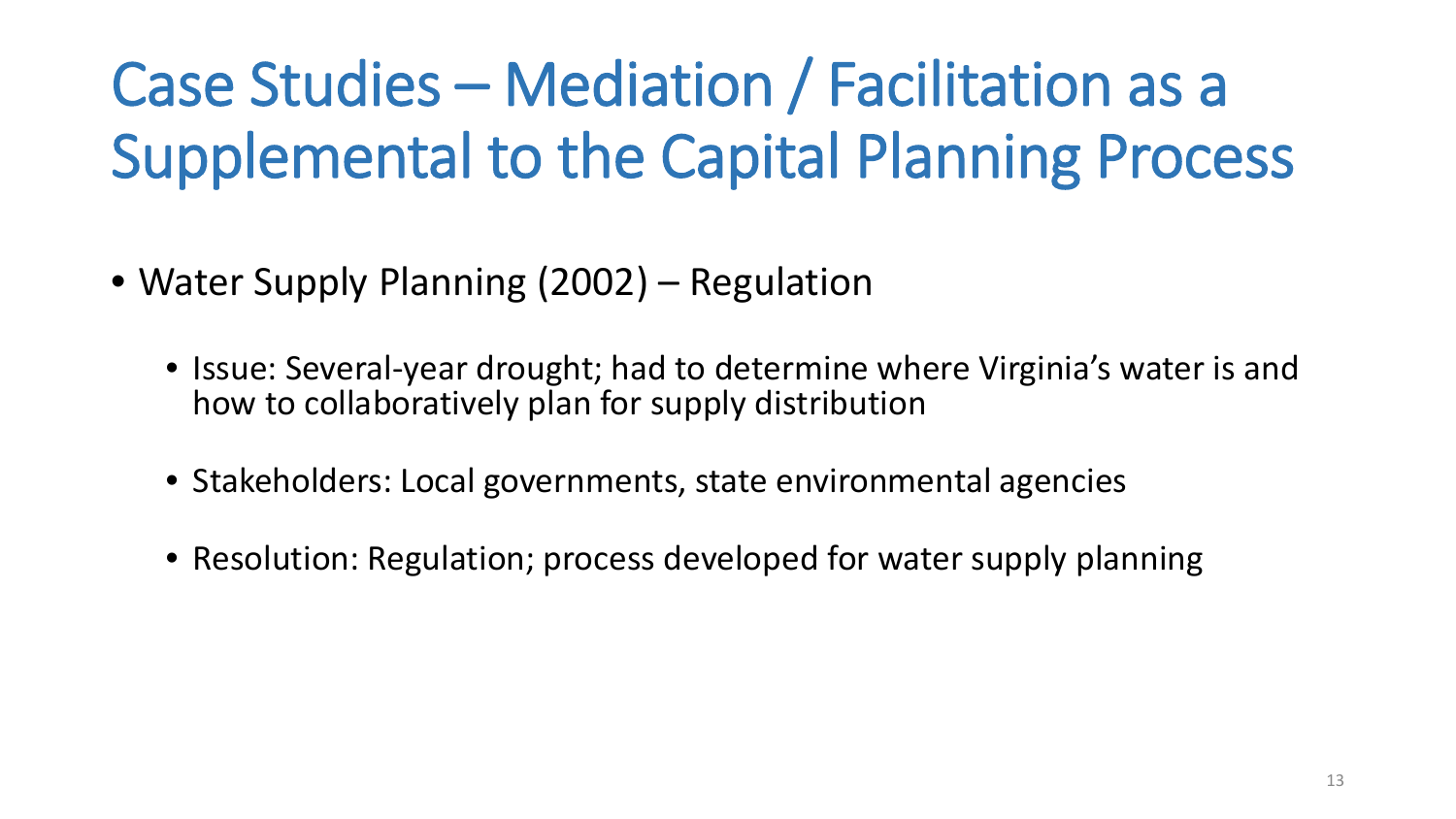### Case Studies – Mediation / Facilitation as a Supplemental to the Capital Planning Process

- Albemarle / Charlottesville (~ 2015) Regional Water Supply
	- Issue: Need to increase capacity and conveyance; additional infrastructure needed; how to pay for it
	- Stakeholders: Local governments, regional water authority
		- participants included engineers, financial experts, administrators, elected officials
	- Resolution: Project cost-share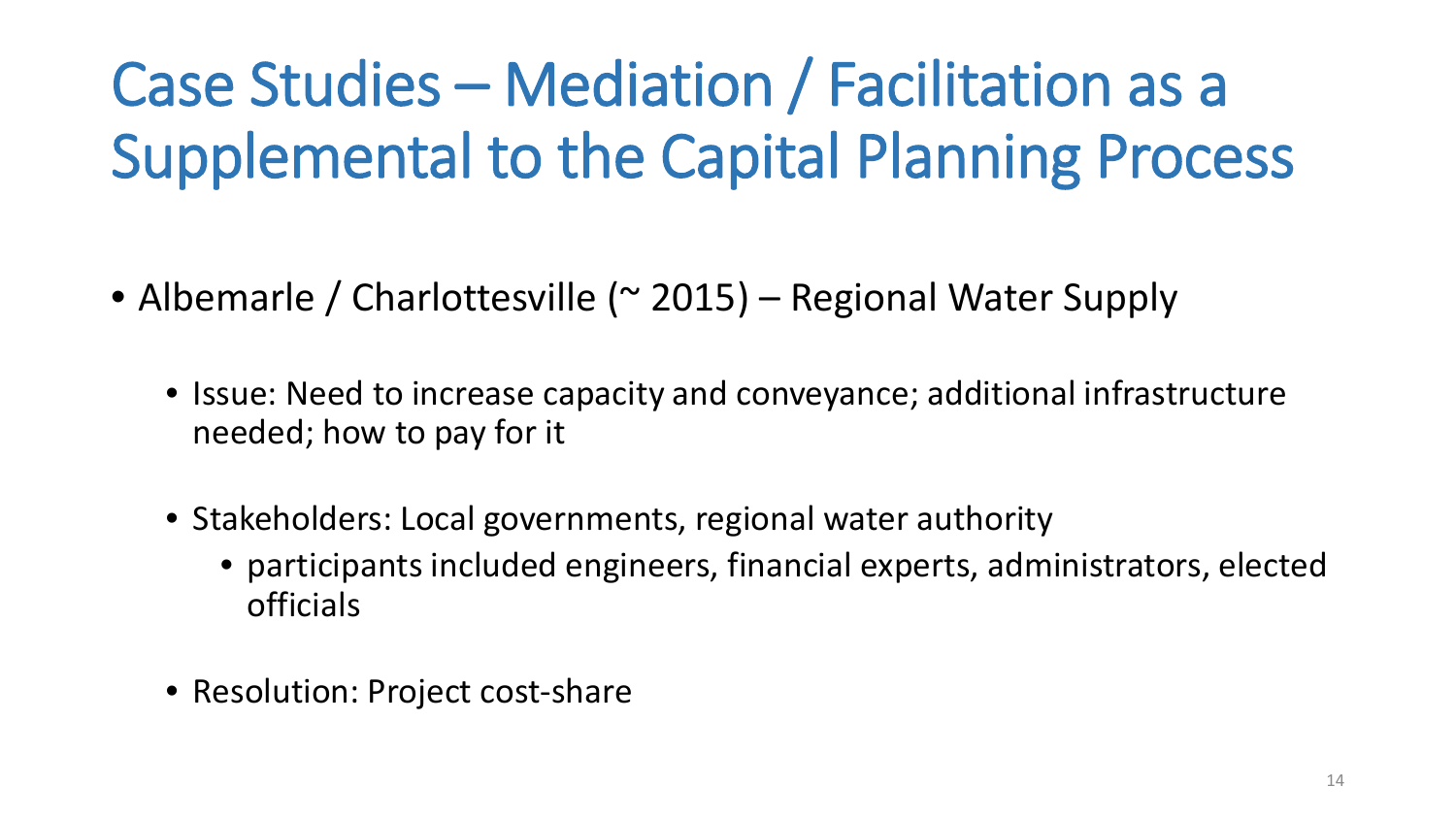- Cobbs Creek Reservoir (2002) Infrastructure Project
	- Issue: Two localities agreeing to develop a very large water supply project
	- Stakeholders: Cumberland County, Henrico County, Department of Environmental Quality, Department of Forestry, private-sector utilities
	- Resolution: Consensus agreement on project location, general terms project currently under construction (expected completion: 2020-2021)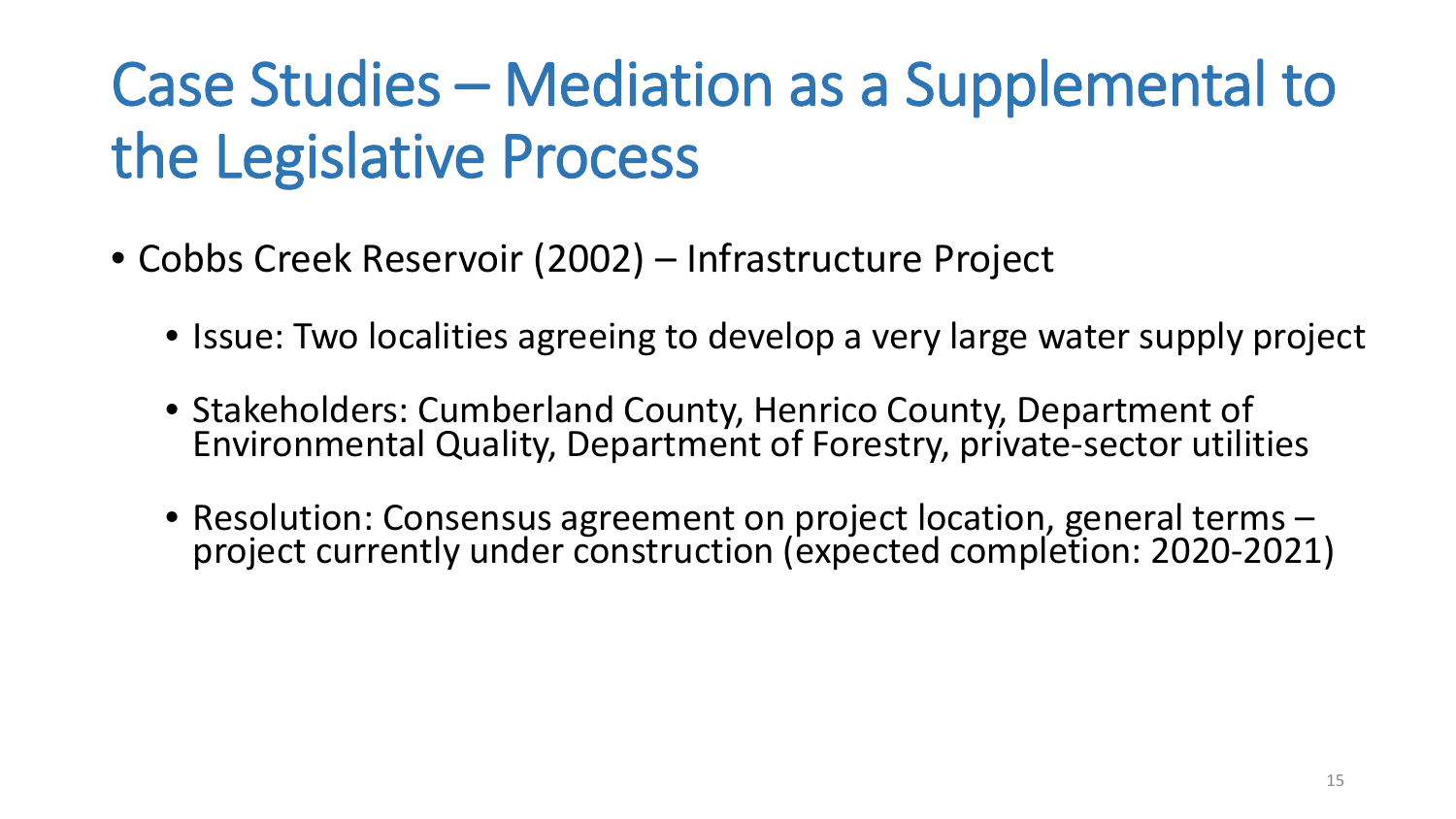- Oyster Aquaculture / User Conflicts (2018) Legislation, Regulation
	- Issue: Open water and shoreline conflicts between industry, waterfront property owners, and other users of Virginia waterways
	- Stakeholders: shellfish aquaculture industry, waterfront property owners, local governments, academics, state regulatory agencies, General Assembly members
	- Resolution: Consensus legislation for 2019 General Assembly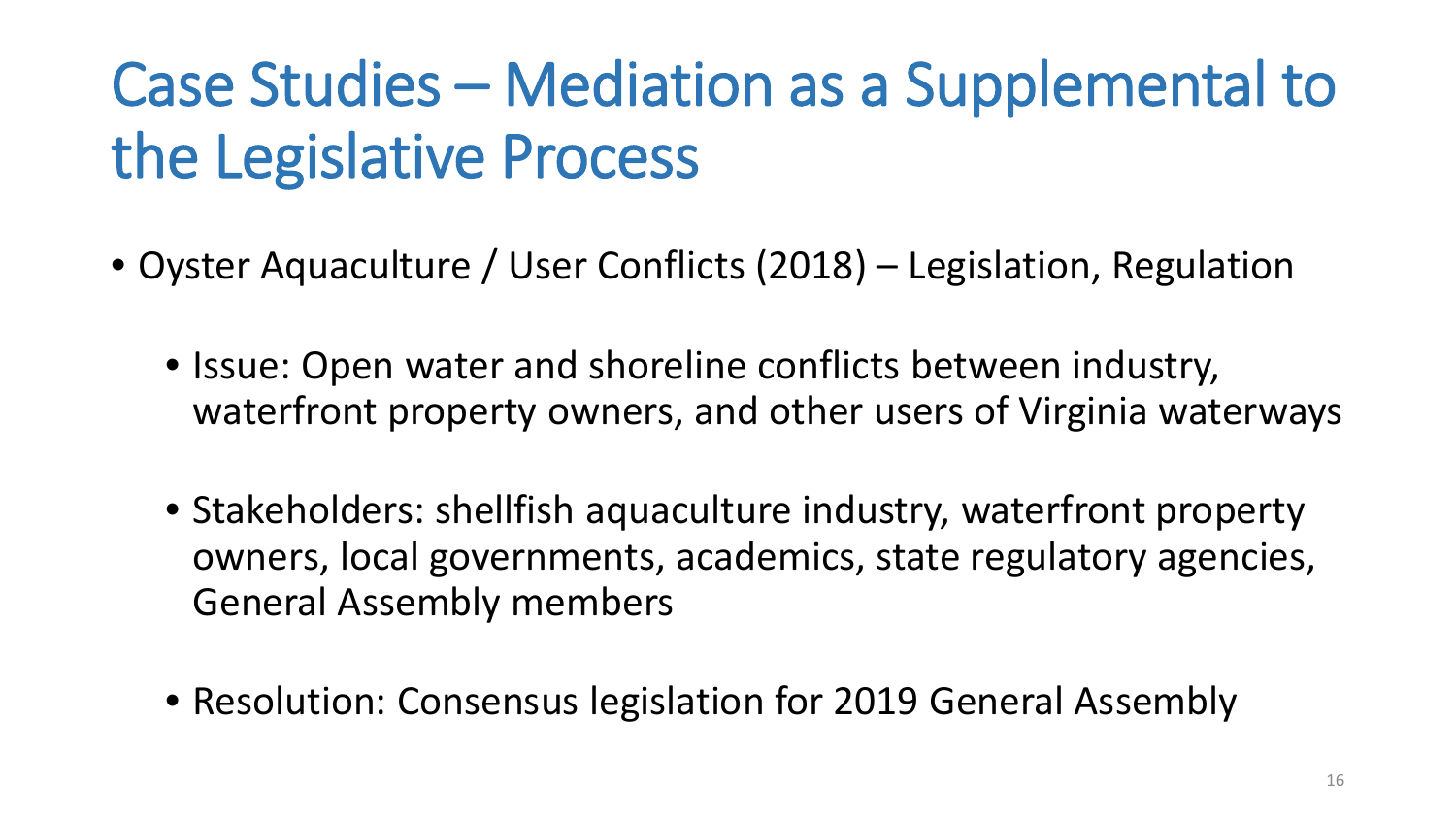- Virginia Joining Regional Greenhouse Gas Initiative (2017) Regulation
	- Issue: Rulemaking Informing regulators re: most optimal circumstances under which Virginia would join multi-state carbon dioxide trading program
	- Stakeholders: Dominion, Appalachian Power, environmental organizations, local governments, large industrial users of electricity (major manufacturers)
	- Resolution: Useful technical information to regulators to guide drafting of regulations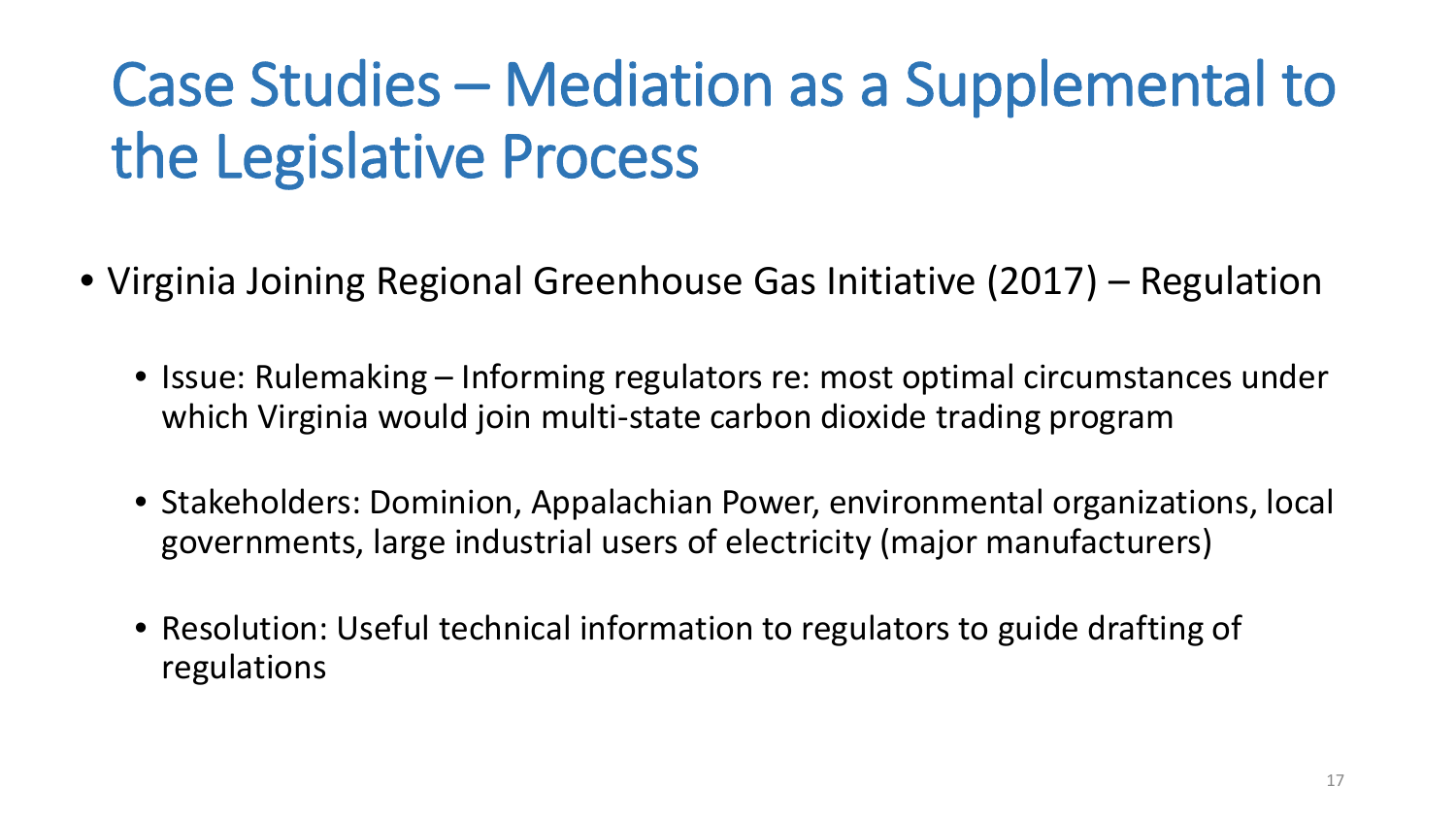- Virginia Grid Transformation and Security Act (2018) Legislation
	- Issue: SB 966; improving, securing Virginia electricity grid; developing renewable energy; increasing energy efficiency; ratepayer impacts
	- Stakeholders: General Assembly, Governor, Dominion, Appalachian Power, environmental organizations, local governments, renewable energy developers, consumer advocates
	- Resolution: Consensus legislation in 2018 General Assembly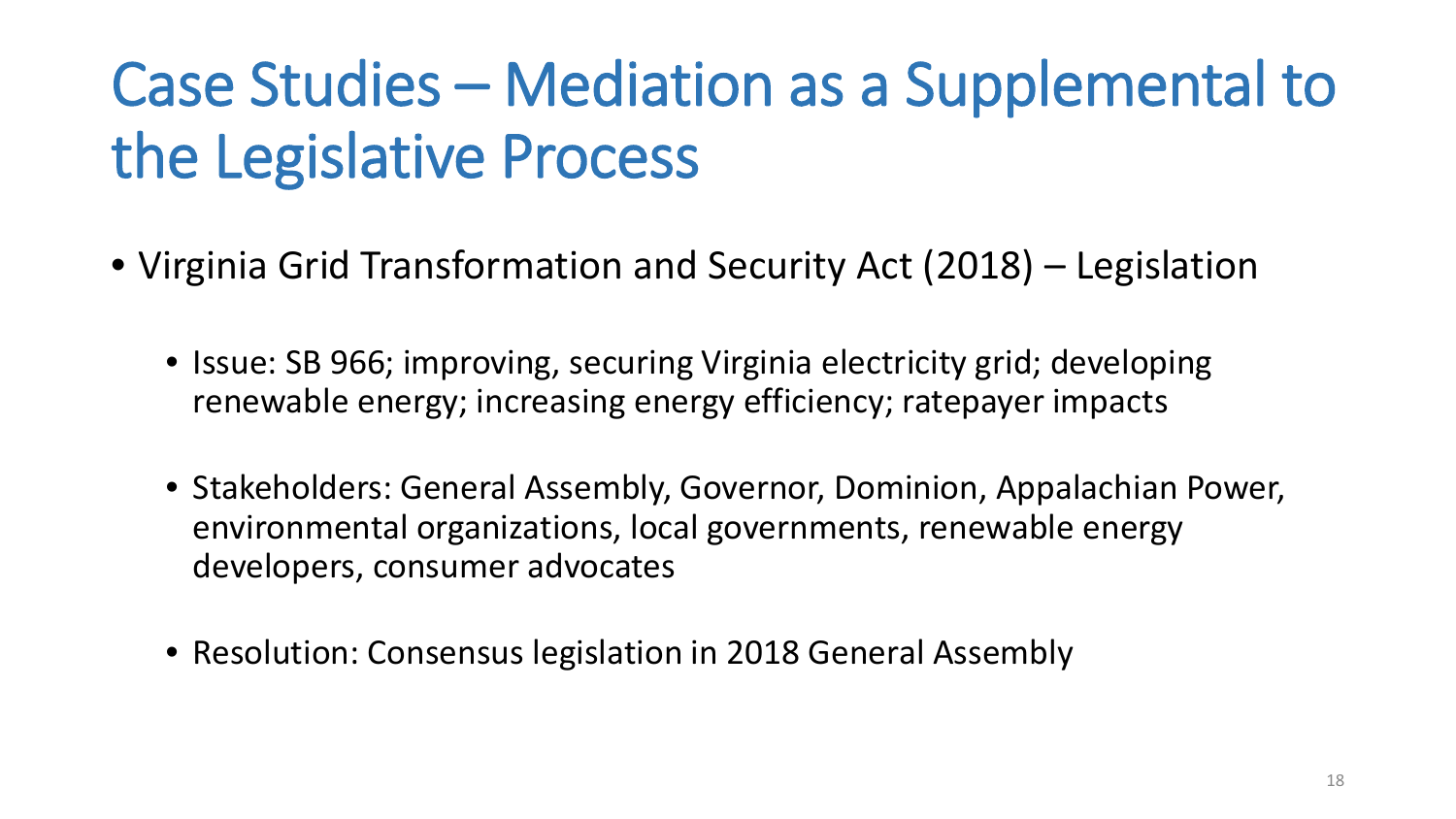### What's the next frontier for public policy mediation or facilitation for Local Govts?

- Greater use of public policy mediation or facilitation by local governments
	- Policy studies, land use, comprehensive plans, infrastructure, economic development)
- Regional Planning Projects
	- Resiliency Infrastructure
		- Climate change, sea-level rise
		- Regional governments prioritize projects, expenditures